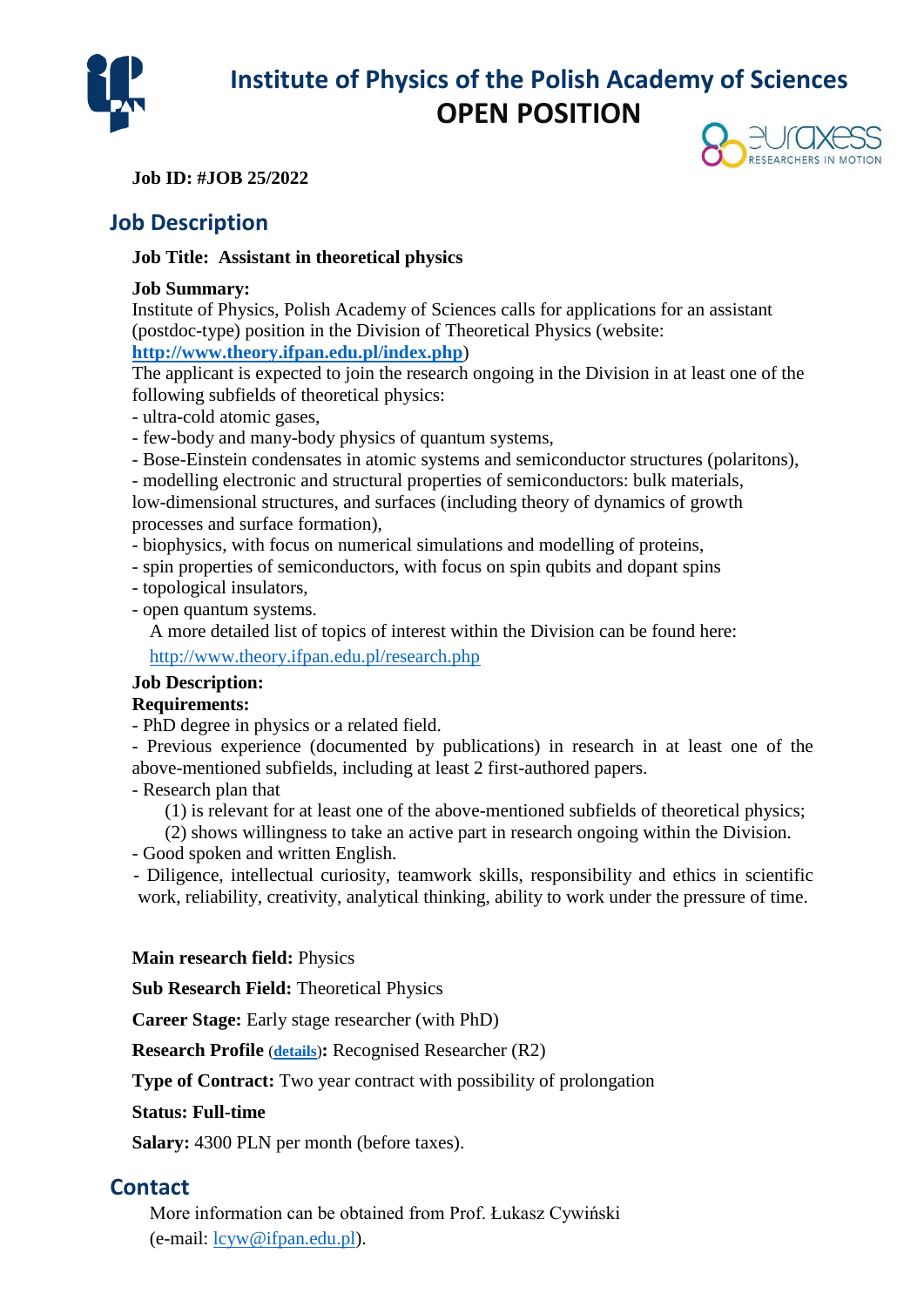Making contact is highly recommended, see application details below.

## **Application details**

**Application deadline:** September 1st, 2022

#### **Required materials (in Polish or English):**

- Motivation letter containing a research plan relevant for at least one of the abovementioned subfields of theoretical physics pursued in the Division. For more details about research in the Division please contact prof. Łukasz Cywiński [\(lcyw@ifpan.edu.pl\)](mailto:lcyw@ifpan.edu.pl).
- Copy of the PhD diploma
- List of publications
- Curriculum Vitae containing a summary of main accomplishments and a list of 2-3 papers that the applicant considers hers/his most interesting ones
- Consent to process your personal data
- Contact data (e-mail) to at least two potential referees, who agreed to write a recommendation letter.

All materials should be submitted in electronic form to the address: [rekrutacja@ifpan.edu.pl](mailto:rekrutacja@ifpan.edu.pl) with Job ID #JOB 25/2022 in the subject.